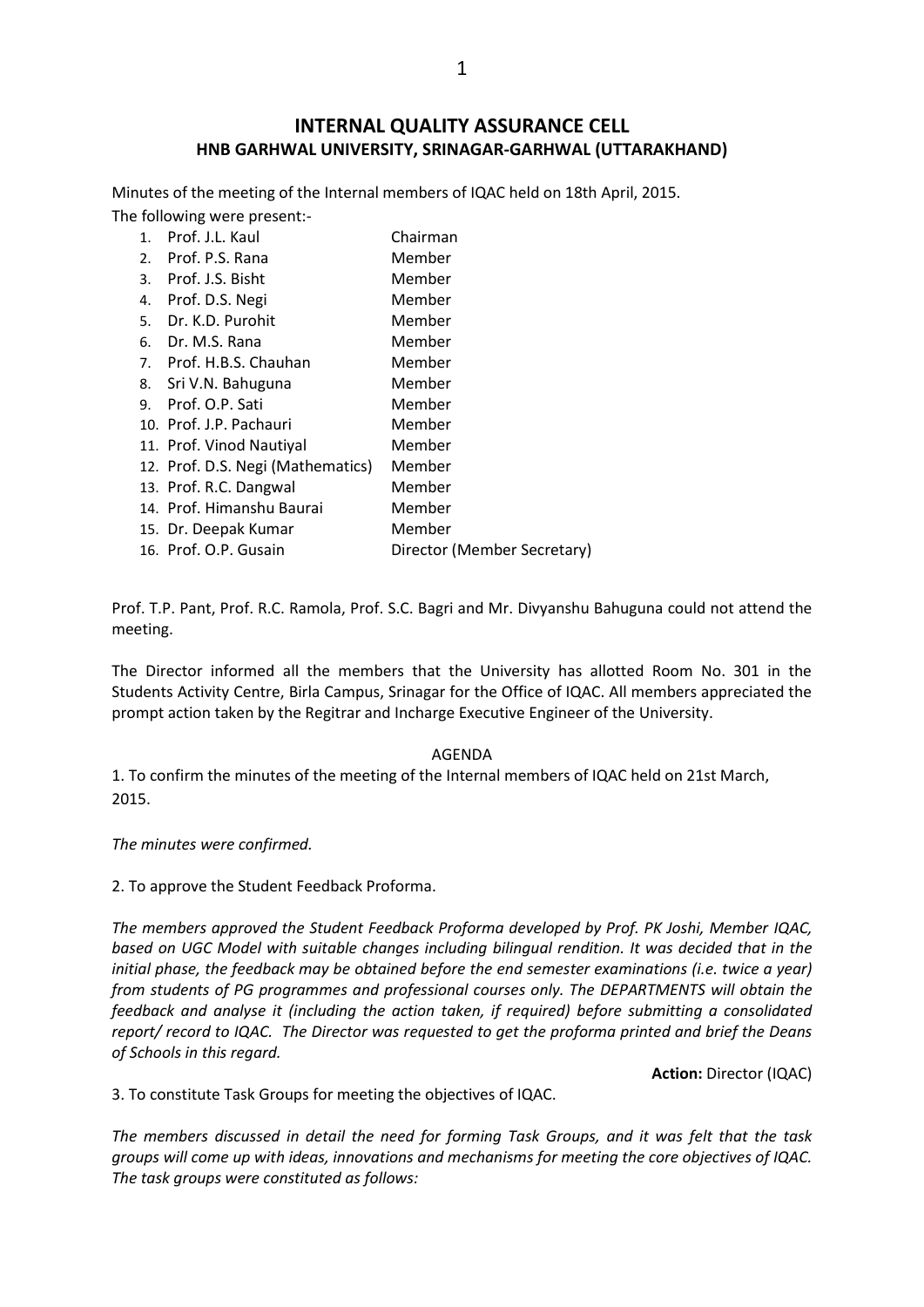(i) Curricular Aspects- Prof. SC Bagri & Prof. Himanshu Baurai

(ii) Teaching, Learning & Evaluation- Prof. OP Sati & Dr. KD Purohit

(iii) Research, Consultancy & Extension- Prof. OP Sati & Prof. JP Pachauri

(iv) Infrastructure & Learning Resources- Prof. Vinod Nautiyal & Mr. VN Bahuguna

(v) Student Support & Progression- Dr. MS Rana & Dr CP Singh, Sports Director (Co-opted Member)

(vi) Governance, Leadership & Management- Dr KD Purohit, Prof. PS Rana & Prof. JS Bisht

(vii) Innovation & Best Practices- Prof DS Negi (Mathematics), Prof. RC Dangwal & Dr. Deepak Kumar

4. To consider the mechanism for seeking information from departments for preparation of AQAR and Annual Report of the University.

*The members considered the format for AQAR of IQAC as provided in the UGC Guidelines (XII Plan), and decided that with induction of the suggestions discussed the same may be sent to the all departments and offices. Similarly the other relevant information to be included in the Annual Report of the University may also be seeked.*

**Action:** Director (IQAC)

5. To consider uploading of relevant information regarding IQAC on University Website.

*The members considered creating of web page of IQAC for University website stating the objectives, activities etc along with the names of the members with email address.* 

**Action:** Director (IQAC)

6. To consider the strengthening of teaching methods

*The members felt an urgent need to strengthen the teaching in the University. In this regard, it was felt that the ongoing process of making the Campus Wi-Fi enabled may be accelerated. There is also requirement of establishing a Virtual Classroom as central facility for recording and dissemination of expert lectures and other such purposes. It was also proposed to set up Smart Class Room in all departments. In the meanwhile, Interactive Boards may be provided to the Departments. Also, departments be encouraged for undergoing Academic Audit.*

7. To consider adoption of green practices.

*The members were of the view that as participatory initiative under Swachch Bharat Abhiyan, Dust bins may be placed at strategic points in the Campus. Also, as a measure for waste disposal, pits for composting of waste generated by Canteen, Hostel mess, Guest Houses etc. may be created. It was also proposed to procure Shredding machines for the Office so as to ensure recycling of paper.*

*The members also proposed affix Name plates on all major roadside trees/ plants in the all the campuses. Technical support in this regard may be provided by the Botany department(s). Dr. RM Painuli, Museum Curator, Department of Botany, Srinagar Campus may be requested to do the needful.*

8. To consider implementation of CBCS at UG level and other examination reforms.

*In view of the implementation of CBCS in UG courses, the members considered conducting Special Sessions for the departments in all the campuses. Each department may assign one faculty for the same so that the requirements of the new pattern are well understood and met with. Similar sessions may also be held with the Examination Section of the University and other concerned offices for the smooth conduct of CBCS.*